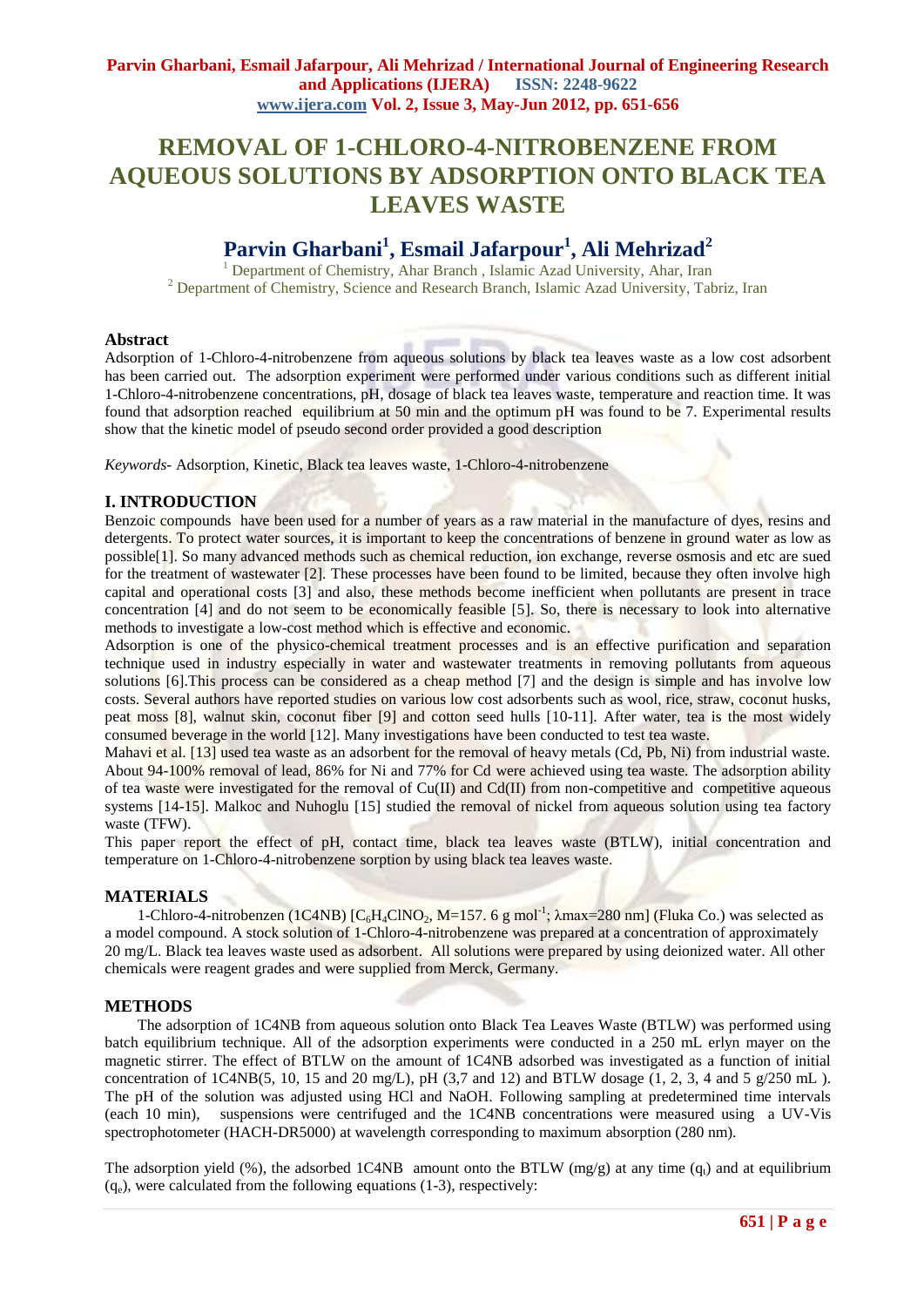$$
\frac{WWW, \text{gclacodn}}{C_0} \text{Vol. 2, Isst.}
$$
\n
$$
\text{Removal } (\% ) = \frac{C_{\text{t}} - C_0}{C_0} \times 100 \tag{1}
$$

$$
q_{t} = \frac{(C_{0} - C_{t})}{M} V
$$
\n
$$
q_{e} = \frac{(C_{0} - C_{e})}{M} V
$$
\n
$$
q_{e} = \frac{(C_{0} - C_{e})}{M} V
$$
\n(3)

where  $C_0$ ,  $C_t$  and  $C_e$  are the initial, at any time and equilibrium 1C4NB concentration (mg/L), respectively. V is the solution volume  $(L)$  and  $M$  is the adsorbent mass  $(g)$ .

#### **RESULTS AND DISCUSSION**

#### **EFFECT OF CONTACT TIME**

The effect of contact time on 1C4NB adsorption at initial concentration of 20mg/L was investigated as shown in Fig 1. It was observed that the rate removal of 1C4NB was rapid initially but it gradually decreased with time until it reached equilibrium at about 50 minutes. So, in all experiments the contact time was 50 min*.* 





#### **EFFECT OF PH**

pH plays a mean role in the phenomena of adsorption. So, it is necessary to examine the influence of the pH of the solution on the adsorption yields. In this research the effect of pH investigated at pH 3*,* 7 and 10 and all other operative conditions remained constant  $([1C4NB]_0=20$ mg/L; $[BTLW]=1g/250$ mL;Contact time=50 min.;T=25°C) Fig. 2 represents quantities of 1C4NB adsorbed, at equilibrium, at pHs 3, 7 and 10.

At a strongly acidic pH (pH = 3), the adsorption is relatively low, followed by a strong increase until a pH of 7 where the adsorption is maximal. At pH=9, adsorption more decreased. The results show that isoelectric point of BTLW is around pH=7 (not shown here). Over this point the surface of BTLW is charged negatively and under it is positive. Since 1-chloro-4-nitrobenzene is a kind of unionizable compound, the adsorption density is consistent with the concentration of the natural surface sites of BTLW , i.e., around pH=7. It implies that 1C4NB will be adsorbed by the greatest extent on BTLW surface under conditions in which  $pH = pHzpc[16]$ .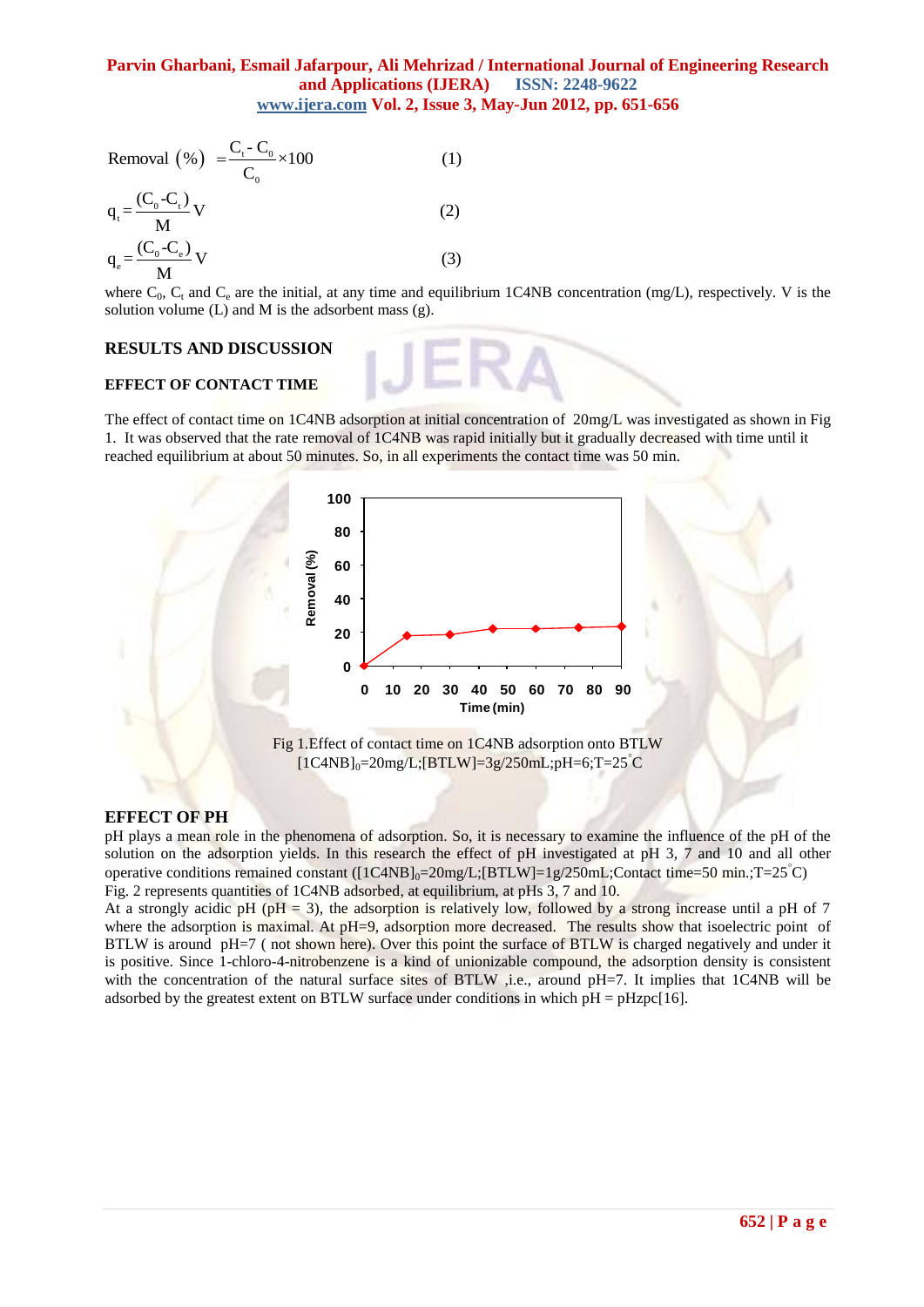

Fig. 2: Effect of pH on 1C4NB adsorption onto BTLW  $[1C4NB]_0 = 20mg/L$ ; $[BTLW] = 1g/250mL$ ; $T = 25^{\circ}C$ 

In conclusion, we note that the adsorption is favoured around the  $pH= 7$ .

#### **EFFECT OF THE INITIAL CONCENTRATION OF 1C4NB**

To determine the effect of the concentration on the adsorption of 1C4NB (5,10,15,20 mg/L) in aqueous solution in contact with BTLW, the variation of the quantity of 1C4NB adsorbed has been examined. The results is shown in Fig. 3, which shows that the initial concentration has influence on the amount of 1C4NB absorbed on BTLW.At higher concentration, lower adsorption yield is due to the saturation of adsorbent sites which is a consequence of increase in the number of 1C4NB molecules competing for available binding sites of BTLW[2].



#### **EFFECT OF BTLW DOSAGE**

Effect of BTLW dosage on the amount of 1C4NB adsorption was studied at constant pH. Based on the results (Fig. 4), increasing adsorbent concentration increased the percent adsorption. An increase in the adsorption with the increase of adsorbent dosage from 1 to 5 g/250 mL can be attributed to greater surface area and the availability of more adsorption sites [17].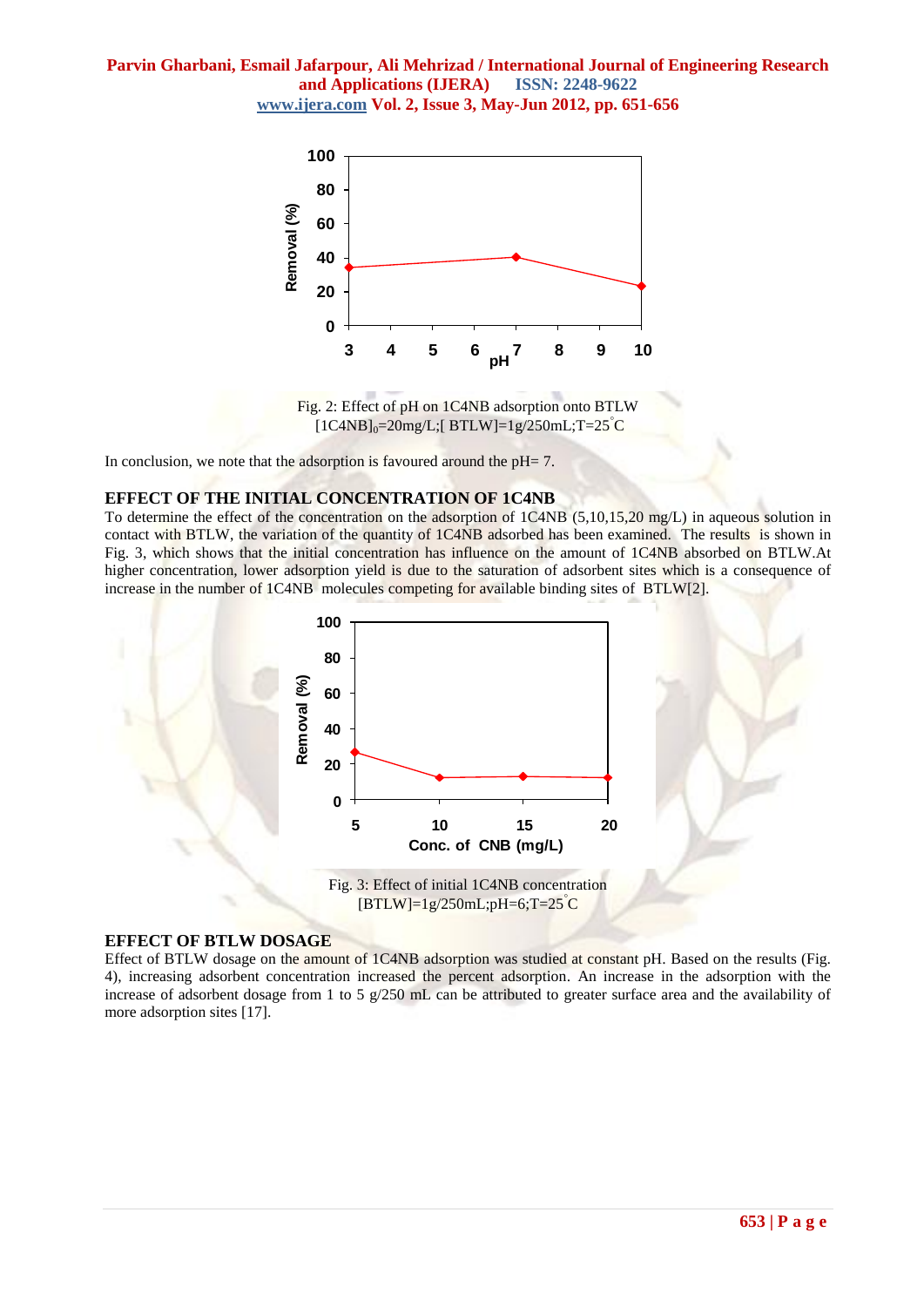

 $[1C4NB]_{0} = 20mg/L$ : pH=6;T=25°C

## **EFFECT OF TEMPERATURE**

To determine the effect of temperature on the adsorption of 1C4NB by BTLW, the experiments were performed at temperatures of 20, 30 and 40 °C. It is clear from Figure 5, that the adsorption onto BTLW was decreased by increasing the temperature from 20 to 40°C, indicating that adsorption of 1C4NB on BTLW is an exothermic process. A decrease in the adsorption of 1C4NB with the rise in temperature may be explained by being more active adsorbing sites at low temperature [18].



 $[BTLW]=1g/250mL; [1C4NB]_{0}=20mg/L; pH=6;T=25°C$ 

# **ADSORPTION KINETIC STUDIES**

In order to find out the potential rate-controlling steps involved in the process of adsorption of 1C4NB, both pseudo first-order and pseudo second order kinetic models were used.

# **PSEUDO-FIRST ORDER MODEL**

**PSEUDO-FIRST ORDER MODEL**<br>The pseudo-first-order model was described by Lagergren as[19]:  $\text{Ln}\left(\mathbf{q}_{\text{e}}-\mathbf{q}_{\text{t}}\right)$  =  $\text{Ln}\mathbf{q}_{\text{e}}$  -  $\text{k}_1\text{t}$ 

Where  $q_e$  (mg/g) and  $q_t$  (mg/g) are the amount of 1C4NB adsorbed at equilibrium and at any time and  $k_1$  (1/min) is the rate constant of pseudo-first-order adsorption. A linear plot of Ln (qe − qt) against time can be used to calculate the rate constant.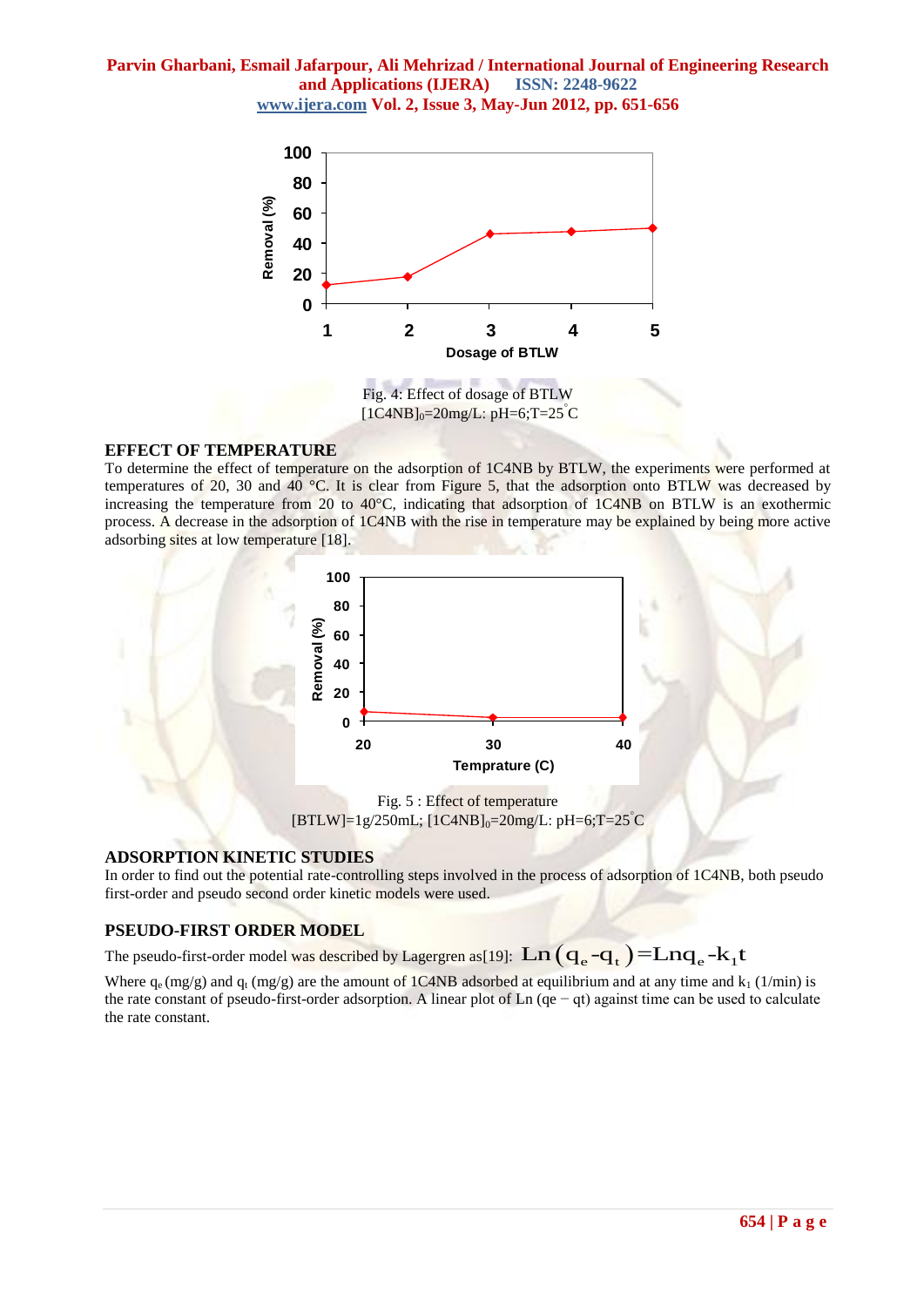

Fig. 6: Pseudo first order kinetic plot for adsorption of 1C4NB on BTLW adsorbent

## **PSEUDO-SECOND ORDER MODEL**

pseudo-second order kinetic model [19] is expressed in its linear form as follows:

$$
\frac{\mathbf{t}}{\mathbf{q}_{\mathbf{t}}} = \frac{1}{\mathbf{k}_2 \mathbf{q}_{\mathbf{e}}^2} + \left(\frac{1}{\mathbf{q}_{\mathbf{e}}}\right) \mathbf{t}
$$

Where:

 $t = time$ , min

 $q_t = 1C4NB$  concentration in the solid phase at time t, mg g -1

 $K_2 =$  pseudo-second order rate constant, g mg<sup>-1</sup> min -1

Values of  $q_{e}$  and  $K_{2}$  can be obtained from the slope and intercept of the plot  $t/q_{t}$  vs. t.



Fig. 7: Pseudo second order kinetic plot for adsorption of 1C4NB on BTLW adsorbent

In Figs. 6 and 7 the plots of adsorption kinetic models is shown. The results of the kinetic parameters for 1C4NB adsorption on BTLW are listed in Table 1.